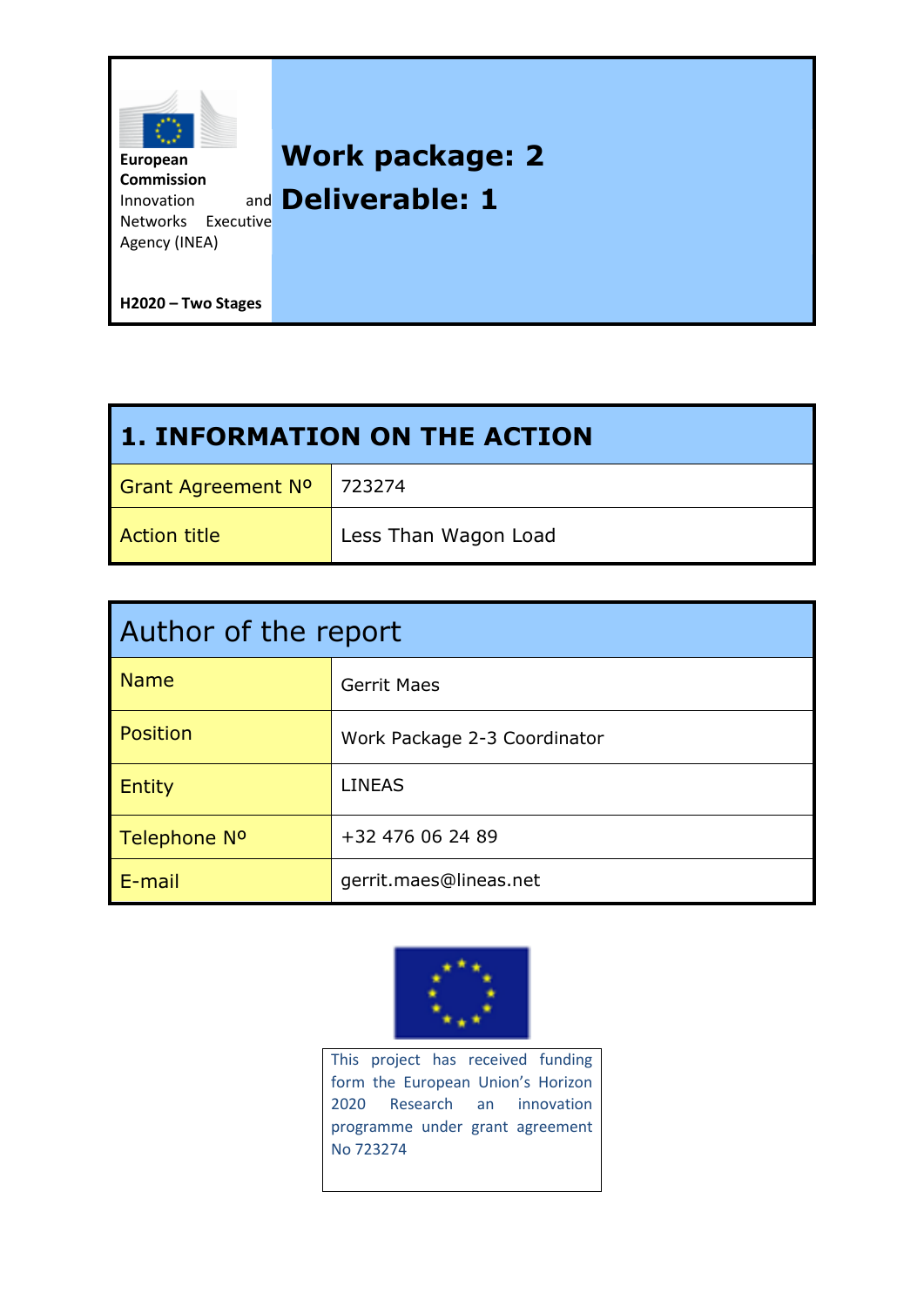# **D2.1 – Design of automated wagon loading system (AWLS)**

### **Document Information**

| Programme                        | H2020 - MG - 2016-2017 - Two Stages |
|----------------------------------|-------------------------------------|
| Project acronym                  | LWL                                 |
| <b>Grant agreement number</b>    | 723274                              |
| <b>Number of the Deliverable</b> | 2.1                                 |
| WP/Task related                  | WP02 - Task 02.1                    |
| <b>Type (distribution level)</b> | Confidential                        |
| Date of delivery                 | 31/10/2017                          |
| <b>Number of pages</b>           | 17                                  |
| <b>Document Responsible</b>      | <b>Gerrit Maes</b>                  |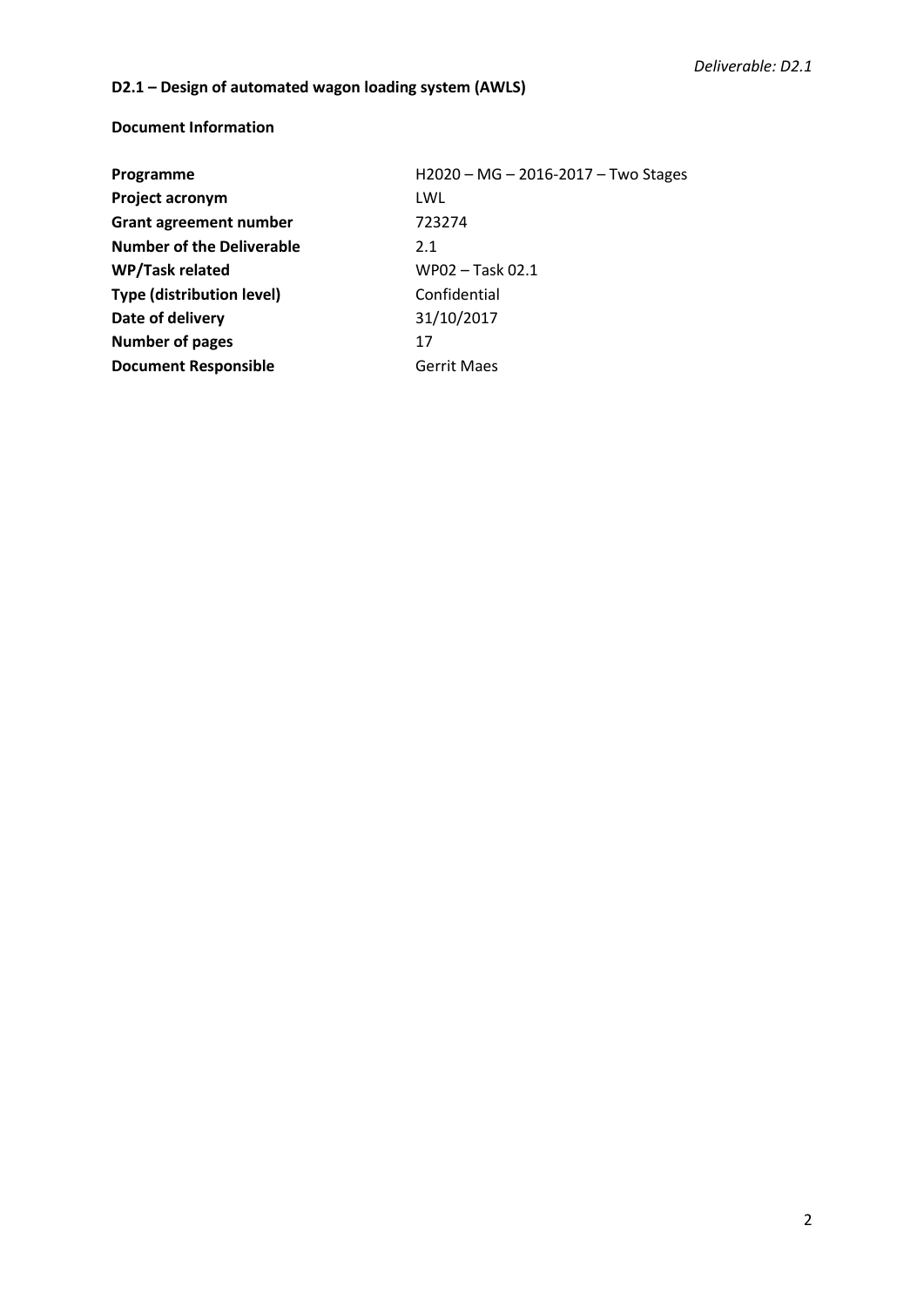# <span id="page-2-0"></span>**Table of contents**

# **Contents**

| 2.  |  |
|-----|--|
| 3.  |  |
| 3.1 |  |
| 3.2 |  |
| 3.3 |  |
| 3.4 |  |
| 3.5 |  |
|     |  |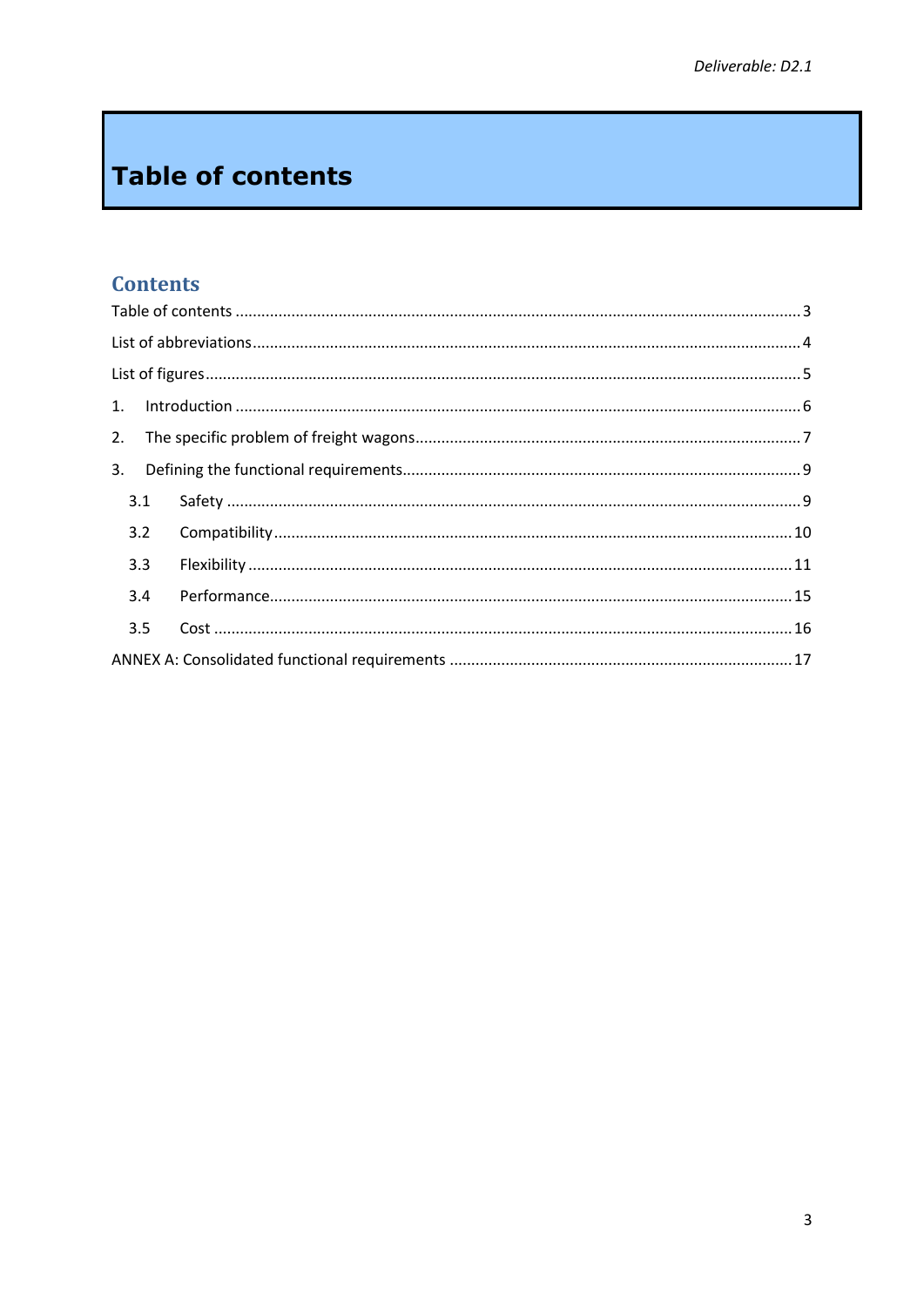# <span id="page-3-0"></span>**List of abbreviations**

| <b>ATLS</b> | <b>Automated Truck Loading System</b>  |
|-------------|----------------------------------------|
| AWLS        | Automated Wagon Loading System         |
| <b>FTL</b>  | Full Truck Load                        |
| <b>ROI</b>  | Return On Investment                   |
| UIC         | Union International des Chemins de Fer |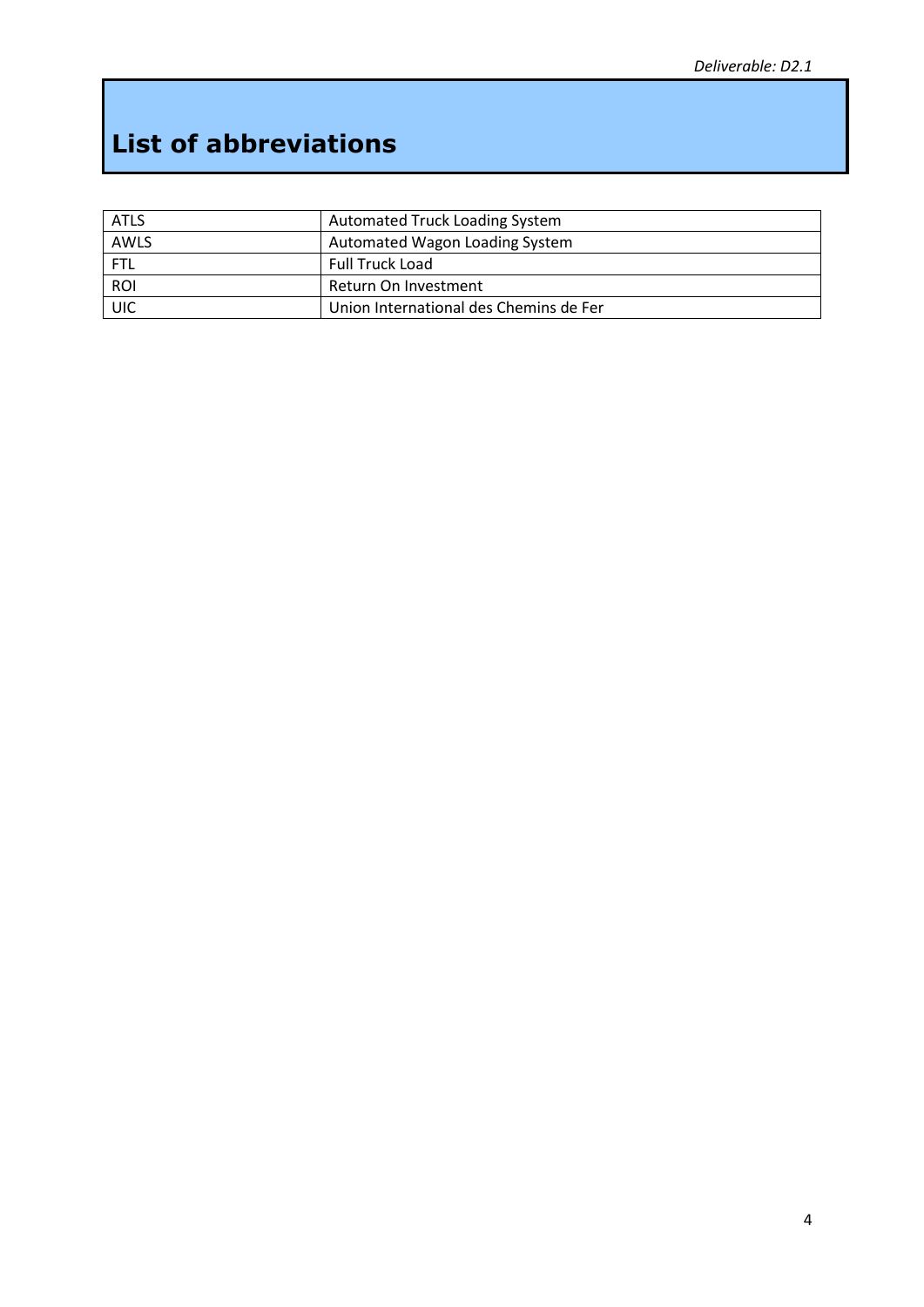# <span id="page-4-0"></span>**List of figures**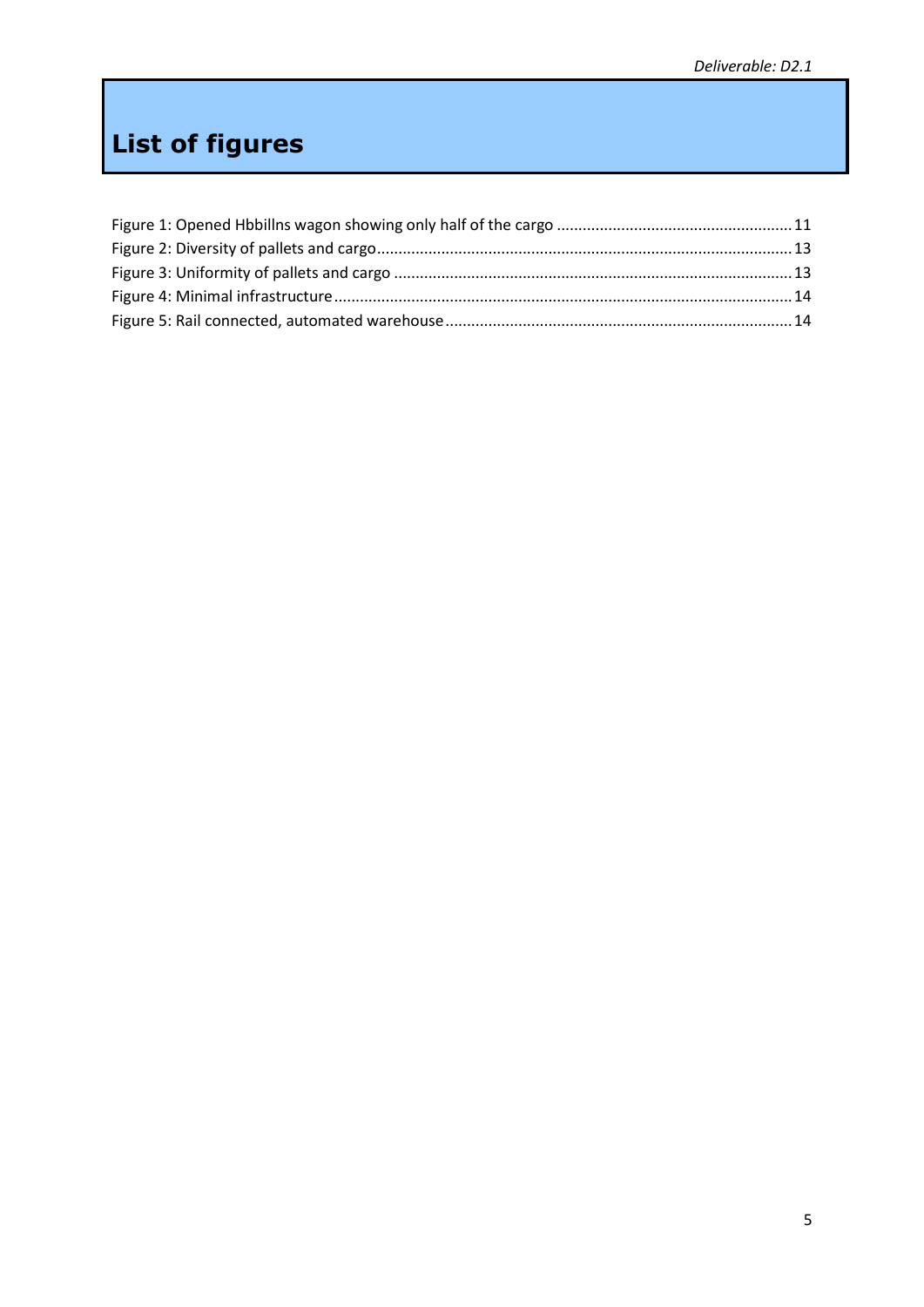# <span id="page-5-0"></span>**1. Introduction**

The objective of this Work Package is to design an Automated Wagon Loading System from the ground up. Such a system should be able to load pallets into, and unload pallets out of a rail freight wagon in a safe, quick and easy way, with as few process steps as possible, with optimal control of the over the pallet flow, at low cost and with high reliability. When all these conditions are fulfilled, the resulting system will have the potential of offering an efficient and competitive transport solution for pallets by rail.

A first step in this process is the definition of the functional requirements of such an AWLS. These requirements will determine the scope of an AWLS, as well as the functions it should offer, and they are therefore applicable to any and all implementations of these systems, regardless of the specific characteristics of the cargo flow, the freight wagon or the infrastructure that is being used.

Although the technological solution should fully comply with the desired functional requirements, the project has a higher chance of success when the limitations of the currently available technology are taken into account at this early stage, since existing technologies may be directly applied to this problem, thus winning time and building on acquired experience. For that reason, the functional requirements will immediately be impacted by the current technological limits, and they should therefore be considered throughout the definition of the functional requirements.

This deliverable will describe the iterative process between functional specifications and technological possibilities that leads to the definition of the functional requirements.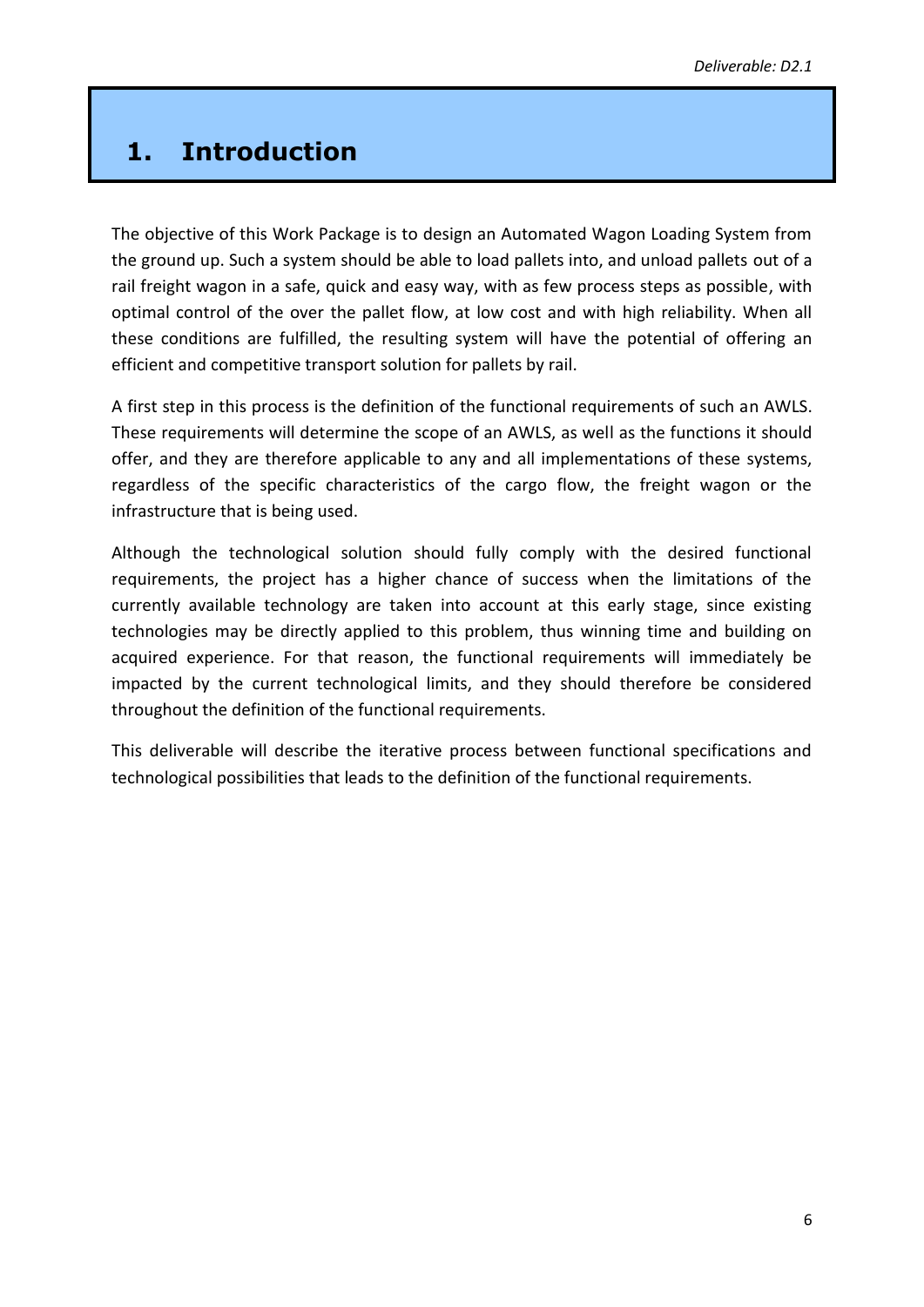# <span id="page-6-0"></span>**2. The specific problem of freight wagons**

Automated loading and unloading solutions for trucks have been around for over a decade. ANCRA Loading and Unloading Solutions has an extensive track record in this field, equipping trailers and docks of large corporations with the means to automatically handle pallets. When designing a similar system for freight wagons, it is useful to look at the case of trucks, and to adapt the existing design in a way that fits the special case of the freight wagon. This requires a look into existing ATLS solutions to track down the differences between the two approaches. Table 1 gives an overview of these inherent physical and practical differences between trucks and trains.

|                          | <b>Truck (ATLS)</b>                   | <b>Train (no AWLS)</b>                                                     |
|--------------------------|---------------------------------------|----------------------------------------------------------------------------|
| Load weight              | Up to 30 ton                          | Up to 1500 ton                                                             |
| Load dimension           | 1 FTL (26 pallets)                    | 50 FTL (1300 pallets)                                                      |
| <b>Loading direction</b> | Longitudinal                          | Transversal                                                                |
| Loading mode             | Full load at once                     | Pallet per pallet with forklift                                            |
| <b>Driver present</b>    | <b>YES</b>                            | <b>NO</b>                                                                  |
| <b>Manual activities</b> | Parking, opening and closing<br>doors | Opening and closing doors,<br>pallet sorting and grouping,<br>wagon moving |
| <b>Infrastructure</b>    | Loading bay as wide as the<br>trailer | Loading platform up to 300m,<br>level with wagon floor.                    |

**Table 1: Functional differences between Truck and Train for pallet (un)loading**

Due to their specific nature, the loading and unloading activities are very different between trucks and trains. Merely installing an ATLS on a wagon will not be enough to achieve the goal of automated (un)loading of pallets from freight wagons. A thorough study is required to build the functional requirements for the AWLS from scratch, using inspiration from existing pallet handling systems.

The study will focus on five distinct domains in which the functional requirements will be defined:

- 1. Safety: The AWLS must ensure personnel safety and cargo safety at all times. Measures need to be taken to avoid injuries and loss of cargo, infrastructure or rolling stock, and to control the entire process.
- 2. Compatibility: The AWLS must be designed in a way that it remains compatible with manual loading and unloading procedures. Compatibility with other automated pallet handling systems should also be ensured.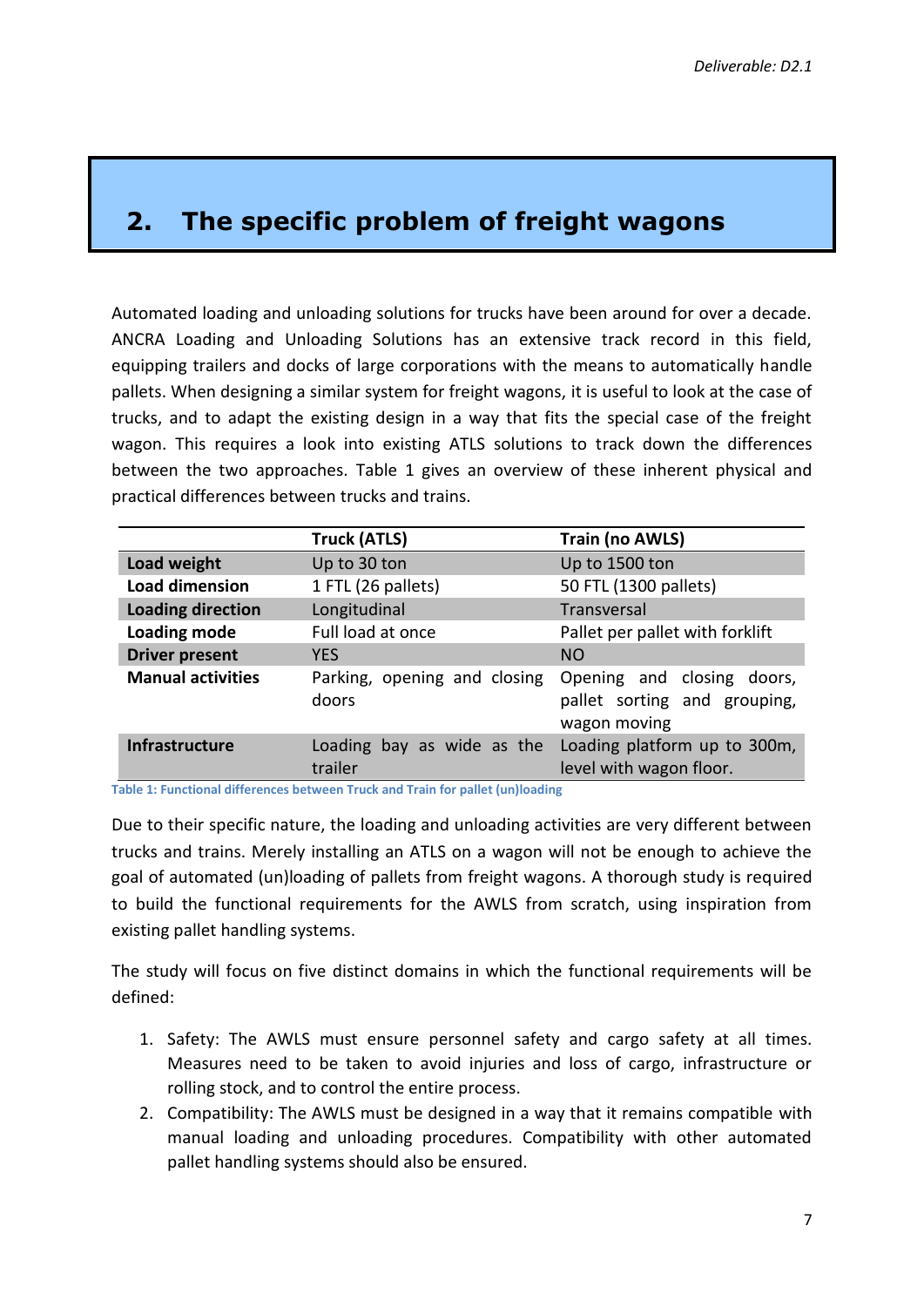- 3. Flexibility: To the maximum extent possible, the design will be able to handle a range of different infrastructures, wagons and pallets.
- 4. Performance: An efficient AWLS must be able to perform the loading and unloading of a train reliably and in a short time span. This is the main benefit of an AWLS. While doing so, the quality of the shipment must be maintained.
- 5. Cost: To be commercially viable, the solution should be marketable with a return on investment in the order of 5 years. The total life cycle cost of the equipment should be relatively low.

This study will result in a set of functional requirements that must be respected by the system. In a next step, these requirements will be translated into technical requirements for the technology that will be selected as the best solution.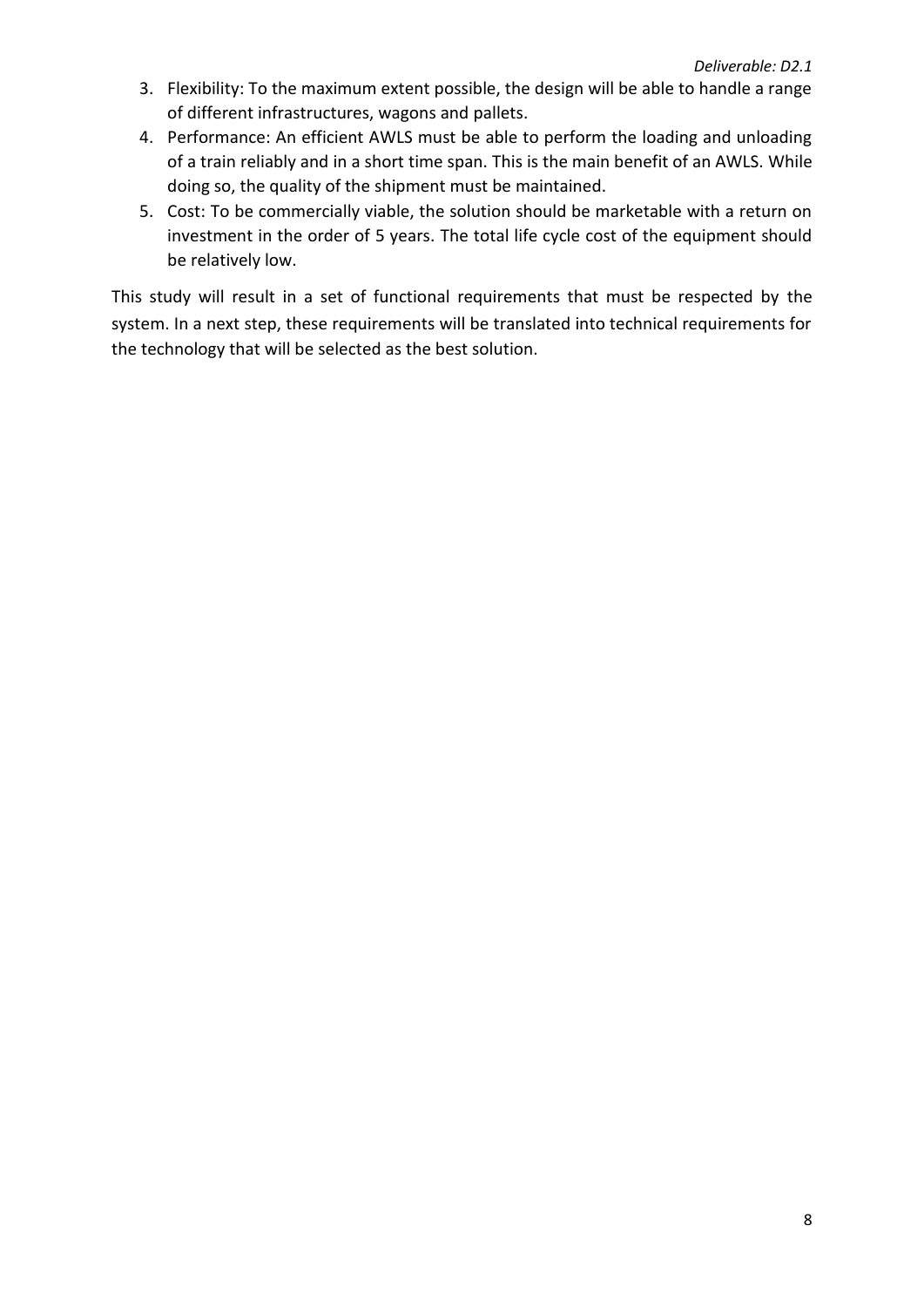# <span id="page-8-0"></span>**3. Defining the functional requirements**

The functional requirements for each of the five domains will be defined in this chapter. Each requirement will be explained in full, and codified as follows:

### **[XXX123]**, where

- XXX is a short reference to the domain
- 123 is the unique number of each requirement within its domain

A full list of functional requirements is compiled at the end of this chapter, and as Annex A to this document.

### **3.1 Safety**

<span id="page-8-1"></span>The AWLS will typically be employed in a rail-connected warehouse where crossdocking or storage activities take place. Although warehouses are gradually converting to automation, the presence of humans in the vicinity of the machines can never be avoided. This is particularly true in the special case of a freight wagon, where personnel will always be needed to open and close the wagon doors, or to move the wagons. The design must therefore respect all relevant regulations for health and safety, and put in place the required mitigating measures to lower the risk of injuries to an acceptable level. These measures must include emergency stop buttons at relevant places, manual override buttons, covers over moving or rotating parts, and the placement of the required warning symbols. This leads to a first functional requirement:

# **[SAF001]: Take all measures to remove or mitigate the risk of injuries to intervening personnel.**

To ensure railway safety, a wagon that is loaded with pallets using an AWLS must respect the UIC loading guidelines<sup>1</sup> for freight wagons. These guidelines impose rules for the weight and balance of the loaded wagon, and rules for securing the cargo in place on the wagon. The system should be equipped with sensors that allow for accurate measurement of load placement, alignment and weight distribution. If a deviation from the guidelines is detected, a warning must be automatically generated to allow for human intervention. This requirement will put in place a monitoring system that focuses on safety, but which must also fully integrate in any existing automated warehouse control center (see also Compatibility).

#### **[SAF002]: Ensure pallet loading according to UIC Guidelines.**

 $\overline{a}$  $1$  Code of practice for the loading and securing of goods on railway wagons, version 01/04/2017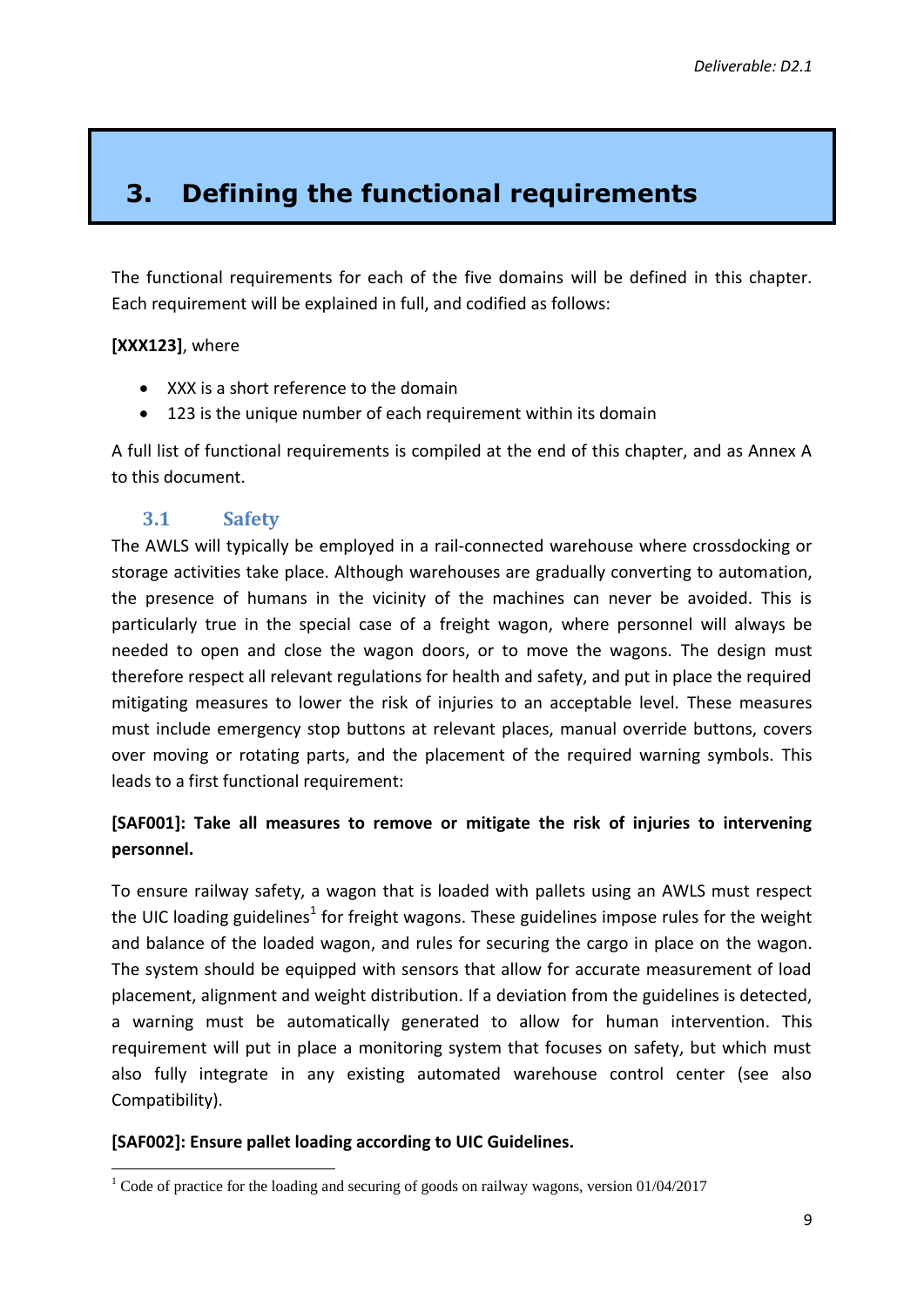### **3.2 Compatibility**

<span id="page-9-0"></span>The development of an AWLS within the framework of the LWL project can be seen as a precursor for the future of pallet transport by rail. As such, the system will inevitably be used in combination with classical loading methods, such as forklifts or manual transpallets, both during loading and unloading operations. The implementation of AWLS-technology on either the wagon or the warehouse infrastructure must never prevent the loading and unloading by classical means.

Backward compatibility has a drastic impact on the design options for the wagon equipment, as well as on the dockside infrastructure. Many of the current (un)loading methods require a forklift to drive into the wagons in order to pick up the rearmost pallets. For this reason, these warehouses have a concrete loading dock that is at the same level as the wagon floor. If backward compatibility is to be guaranteed, the floor height of the wagon may not be increased by the addition of an automation solution. The wagon floor must furthermore remain accessible for wheeled forklift trucks, which implies a flat surface. Equal design restrictions apply to the infrastructure, since that infrastructure must still be able to support loading and unloading operations with manned forklifts or transpallets. As an example, an AWLS that covers the full width of a loading dock, and prevents manned apparatus from moving freely, is therefore out of scope.

# **[COM001]: Ensure backward compatibility with legacy (un)loading methods and the AWLS wagon.**

# **[COM002]: Ensure backward compatibility with legacy (un)loading methods and the AWLS infrastructure.**

While ensuring backward compatibility is a necessary requirement for the AWLS, ensuring forward compatibility with current and future warehousing and crossdocking solutions is even more important. The system will ideally operate as an automatic interface between an automatic or semi-automatic warehouse and the freight wagons. Automation of warehouses is part of the strategy of logistic service providers, so compatibility with these systems is a key factor in the success potential of the AWLS. However, since it is not possible to design a system that is fully compatible with all current automation solutions, the design must be adaptable to fit any pallet handling system, current or future, through a modular interface.

#### **[COM003]: Ensure hardware compatibility with automated warehouse solutions.**

Cargo monitoring and identification is also a part of this forward compatibility. The system software should integrate seamlessly with the warehouse management system (if any), so that the warehouse receives the relevant information from the AWLS on each pallet as soon as it is loaded or unloaded. Barcode scanners and standard GS1 SSCC label readers should therefore be an integral part of the solution.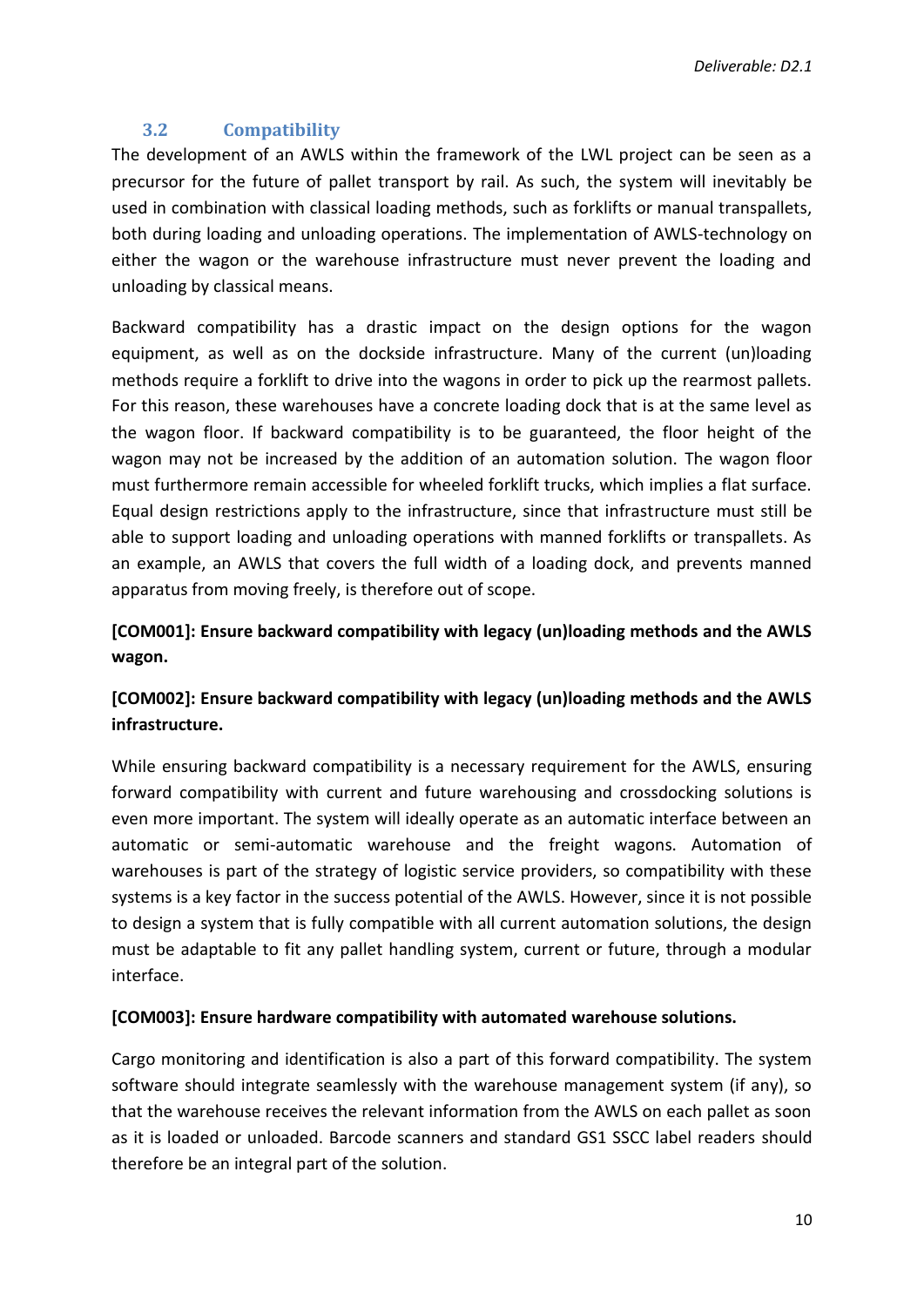#### **[COM004]: Ensure software compatibility with automated warehouse solutions.**

Unlike a trailer, the full cargo space of a freight wagon cannot be accessed directly through the opening of one door. In the case of H-type freight cars, only half of the cargo is directly accessible through one door (see [Figure 1\)](#page-10-1). To load or unload these wagons entirely, the doors need to be moved from side to side after each half load. This manual action may either be automated, or the wagon floor may be modified to allow longitudinal shifting of the cargo within the wagon. In both cases, a power source will be needed to power this process. Freight wagons are not equipped with an on-board power source, nor is such a solution part of this project, as it would lead to a considerable rise in CAPEX and a potential loss of time due to the certification process. The use of an external power source is therefore a functional requirement for the AWLS-equipped wagon. This power may be provided by the surrounding infrastructure (AGV's, conveyer belt, auxiliary power unit, …), or by a manual operation. Both options need to be evaluated during the process of translating this functional requirement into a feasible technical solution.



**[COM005]: The AWLS wagon will only rely on off-board power supply for all power needs.**

<span id="page-10-1"></span>**Figure 1: Opened Hbbillns wagon showing only half of the cargo**

#### **3.3 Flexibility**

<span id="page-10-0"></span>Pallets, wagons and warehouse infrastructures come in many shapes and sizes. An ideal AWLS would be able to handle any pallet type, on any type of wagon, through any warehouse technology. It would be as passkey solution that interfaces between a diverse range of technologies on both sides (wagon-side and dockside). Although very desirable, such an all-capable system is not realistically feasible when one combines the inherent weaknesses of any automatic system with the enormous diversity of palletized goods, freight wagons and infrastructures, and the stringent safety requirements of rail traffic. Since the system needs to respect the loading guidelines, the only way to limit the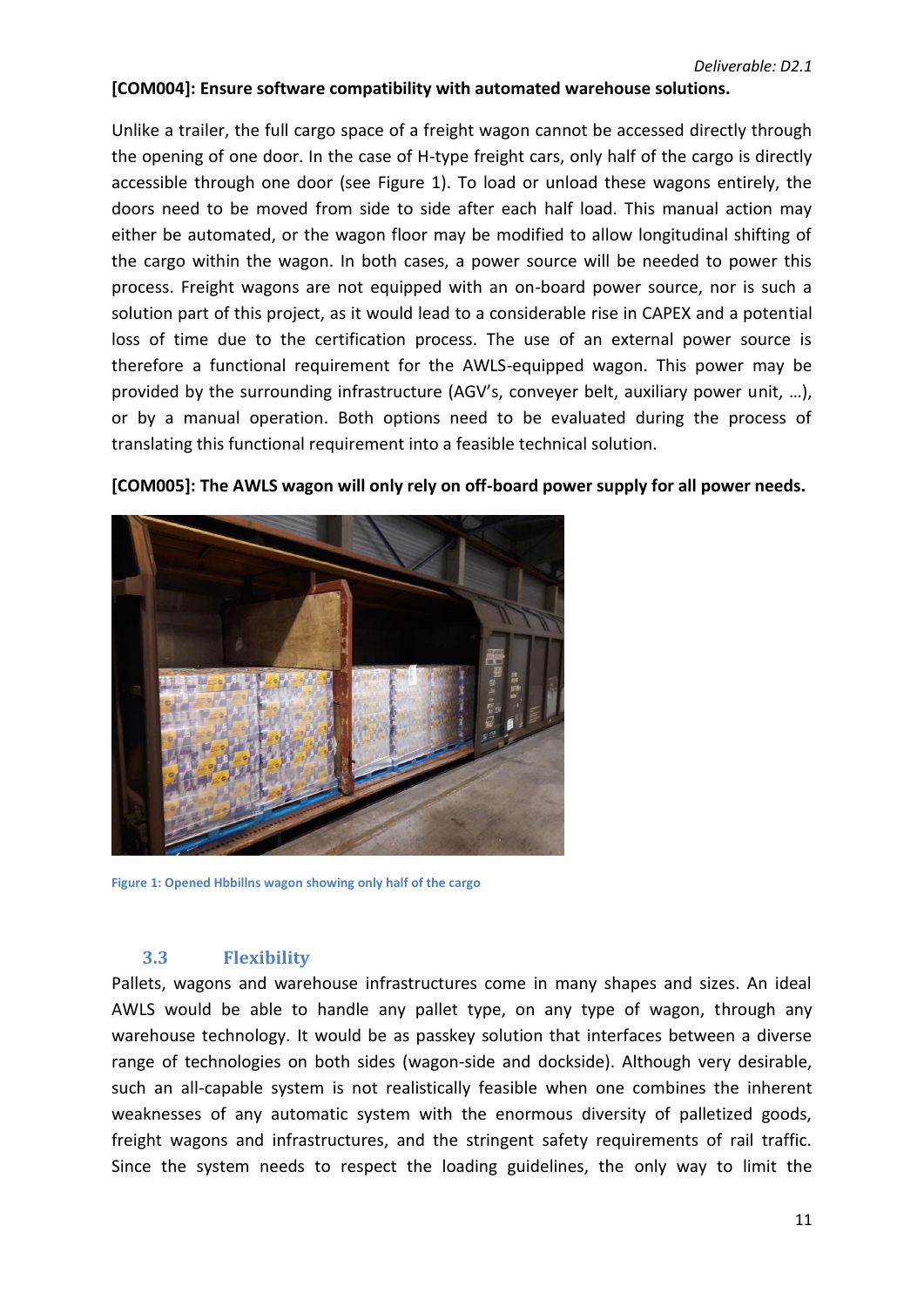technological challenges of the AWLS prototype, is to reduce the diversity of the other intervening elements, thus reducing the scope and applicability of the AWLS.

The specific use case of the AWLS will therefore determine the particular characteristics of each implementation. A specific use case for the prototype has been identified at this stage, but although it will impact the physical realization of the prototype, the overarching functional requirements will remain the same for any implementation. This set of functional requirements towards flexibility of the solution will ensure that any instance of the AWLS will adhere to a minimum required level of interoperability between itself and the range of pallets, wagons and infrastructures that it may face. The AWLS prototype will eventually be designed to load and unload a steady and uniform flow of pallets of the same type, from a wagon of a single type, using a single infrastructure. Commonality between different implementations should be as high as possible, particularly when it comes to the equipment in the wagons themselves, as they may come into contact with multiple dockside implementations. This approach aims at increasing the degree of commonality between the AWLS implementations, which is a necessary condition for the broad implementation of automated loading systems throughout Europe.

Commonality and flexibility requirements are defined in three distinct domains: Wagons, Pallets and Infrastructure:

**Wagons –** Some 36 different types of H-wagons are available for international rail transport<sup>2</sup>. These wagons range from a simple covered 2-axle flatbed floor wagon to multiple linked 12-axle wagons with hoistable floors and movable intersections. The inner and outer dimensions are rather diverse, as is the maximum loading weight. Some of these wagons have doors that give access to exactly 50% of the cargo space, while other have overlapping door which limit access to about 45% of the cargo. A few wagon types of the Land S-types are also designed for the transport of pallets<sup>3</sup>. With floor heights ranging from 2.5m to 3.3m, a 'one size fits all'-approach is clearly not an option. At the same time, railside loading docks throughout Europe have been built at the corresponding height for a particular subtype of wagon, so raising the floor of a wagon will directly lead to problems with backward compatibility. Additionally, a higher floor may imply undesirable restrictions for the height of the cargo. From this evaluation, the following functional requirements may be derived:

# **[FLX001]: The AWLS implementation on a wagon may not increase the floor height of a wagon**

# **[FLX002]: The dockside implementation will be able to adjust for all loading heights that are at or above the level of the dock itself.**

Note that [FLX002] implies that the dockside part of the AWLS needs to have at least one degree of freedom.

 2 http://www.goederenwagens.nl/index.php?cat=3

<sup>3</sup> http://www.transwaggon.de/index.php?id=14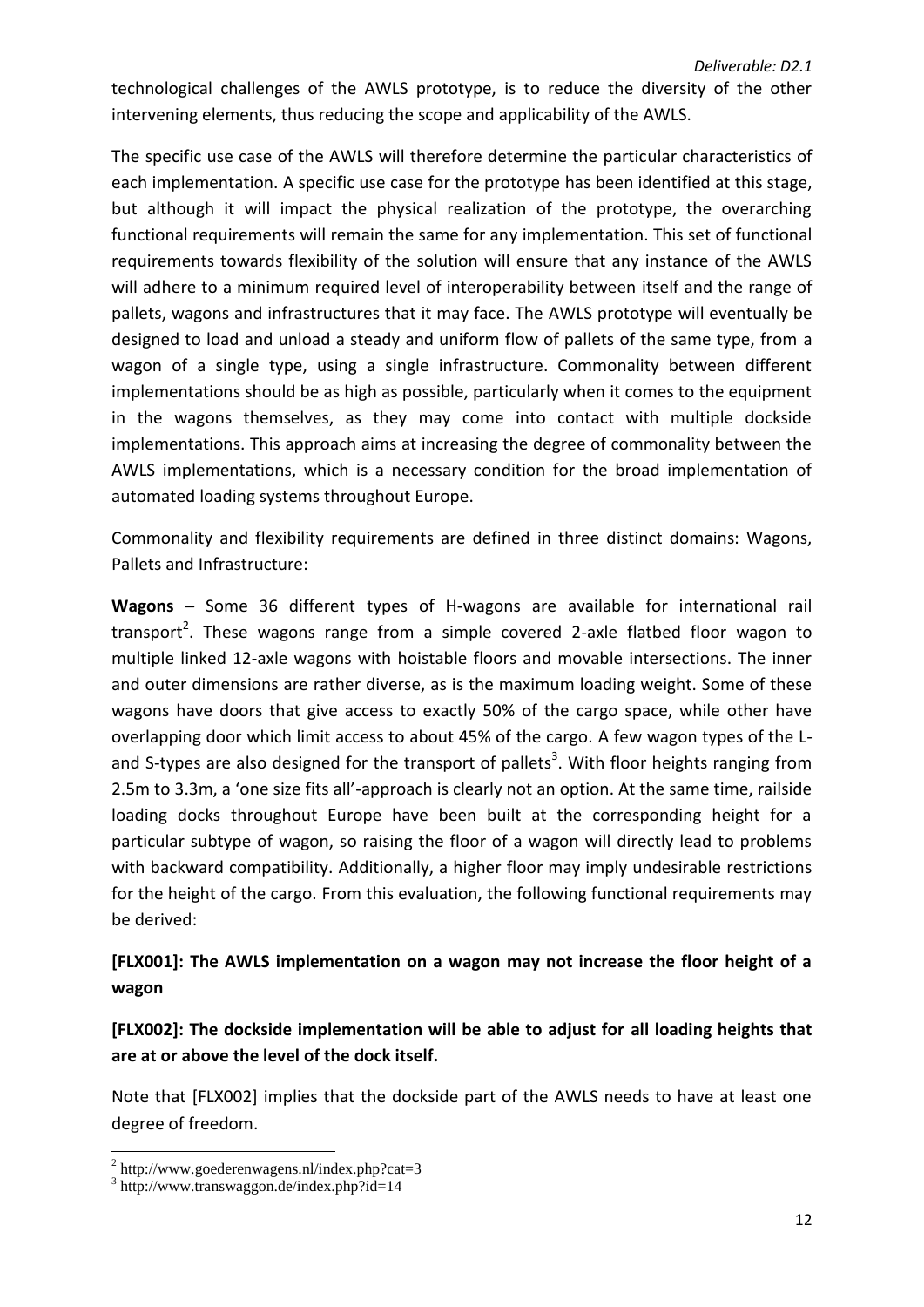**Pallets –** As with wagons, pallets come in many shapes and sizes, ranging from ISO pallets to EURO pallets and North-American models, along with some proprietary models from specific industries (see [Figure 2](#page-12-0)). The quality and stiffness of these pallets is variable, as is the quality of the loaded cargo. Shipments are often poorly packaged, which leads to unbalanced pallets, skewing loads and unstackable pallets. The plastic wrapping that holds the cargo in place is often loose or insufficient to sustain the accelerations during transport. An ideal AWLS would be able to handle a mix of pallet types, dimensions and loading formats, but this is technologically not possible. An automatic pallet handling system is usually optimized to accept one single family of pallet types, with narrow margins of error. It follows that, in order to be effective, the AWLS should focus on one single pallet type, with a loading that is as uniform as possible (see [Figure 3](#page-12-1)). The specific use case will determine the type of pallet, and the characteristics of the load. The system should be able to detect deviations from the standard pallet size and loading, and act accordingly. Such actions may be to correct the issue automatically (e.g.: rectifying the load), sending a warning to the warehouse supervisor, stopping the process, or any other action that may eliminate or mitigate the detected issue.

A clear distinction must be made between the AWLS-equipment onboard the wagon, and the dockside equipment. The diversity of pallets is most challenging for the automated warehouses to which the AWLS will be connected. As such, the dockside equipment, which is directly linked to the infrastructure, may be designed to handle a specific type of pallet only. The vectors of the AWLS, the wagons, however, should be designed to handle a range of pallets, since this would increase the flexibility of the wagon, and its compatibility with different dockside AWLS-implementations.

## **[FLX003]: The AWLS must be able to detect deviations from the standard pallet load, and act accordingly.**

**[FLX004]: The design of the wagon floor should be able to handle a range of pallet types.**





**[FLX005]: The dockside equipment may be designed to handle a single pallet type.**

<span id="page-12-1"></span>

<span id="page-12-0"></span>**Figure 2: Diversity of pallets and cargo Figure 3: Uniformity of pallets and cargo**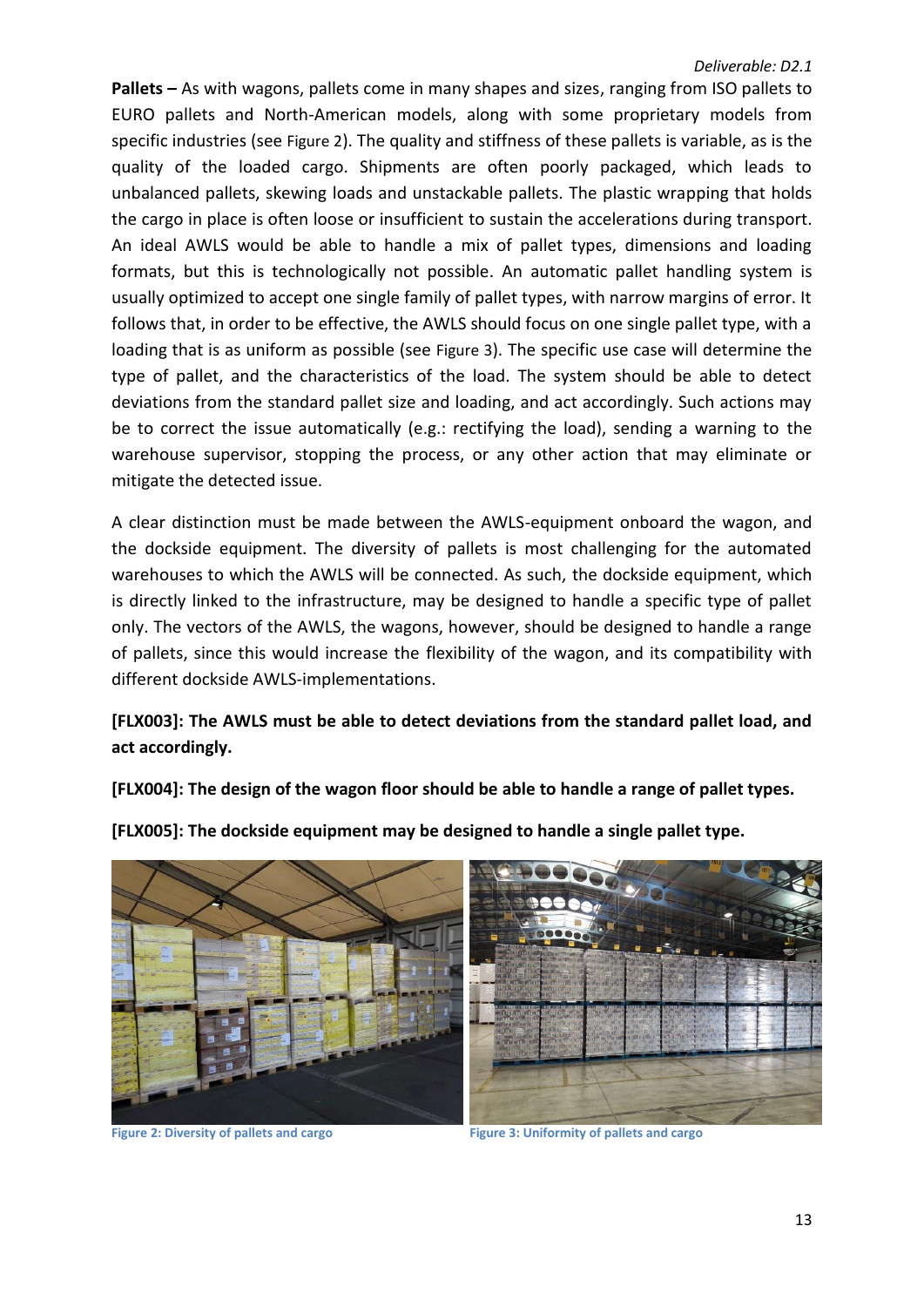#### *Deliverable: D2.1*

**Infrastructure –** On top of the diversity in wagons and pallets comes the diversity in infrastructure. These may range from a minimal infrastructure with a simple concrete floor at rail level in the outside air, to a fully equipped and automated rail-connected warehouse. Again, designing a system that would fit all cases is unrealistic, and would needlessly increase the complexity of the system. Moreover, as the AWLS is ideally the missing link between an automated warehouse and the freight trains, it should be clear that the situation in [Figure 5](#page-13-1) is the preferred option. This option also has the advantage of providing optimal shelter for the dockside implementation.





**Figure 4: Minimal infrastructure Figure 5: Rail connected, automated warehouse**

<span id="page-13-1"></span><span id="page-13-0"></span>In any case, the design should limit the physical extent and complexity of the changes to the existing infrastructure, since space isn't always abundantly available, and whatever system is added to the dockside platform will inevitably decrease the space available for manual (un)loading. This requirement will also increase the potential of replicability of the system in a range of infrastructures.

A final requirement, linked with infrastructure, is the accuracy of train positioning. There are two basic modes of operations for the AWLS: either the train moves past a fixed point where (un)loading is performed wagon per wagon, or the train remains steady and a vehicle drives from wagon to wagon. The preferred option is strongly dependent on the available infrastructure and the organization of the warehouse. The case of the fixed point has the lowest impact on the existing infrastructure, but it does put a strong requirement on the accuracy of train positioning. Indeed, for successful (un)loading, each wagon should be halted exactly in front of the fixed point. Because of mechanical wear and play in the wagon buffers, such accuracy cannot be achieved. It is therefore mandatory that the dockside part of the AWLS can move back and forth sufficiently to compensate for the inaccuracies in train positioning.

**[FLX006]: The AWLS should have minimal impact on the existing infrastructure.**

**[FLX007]: The dockside part of the AWLS must be able to compensate for inaccuracies in train positioning.**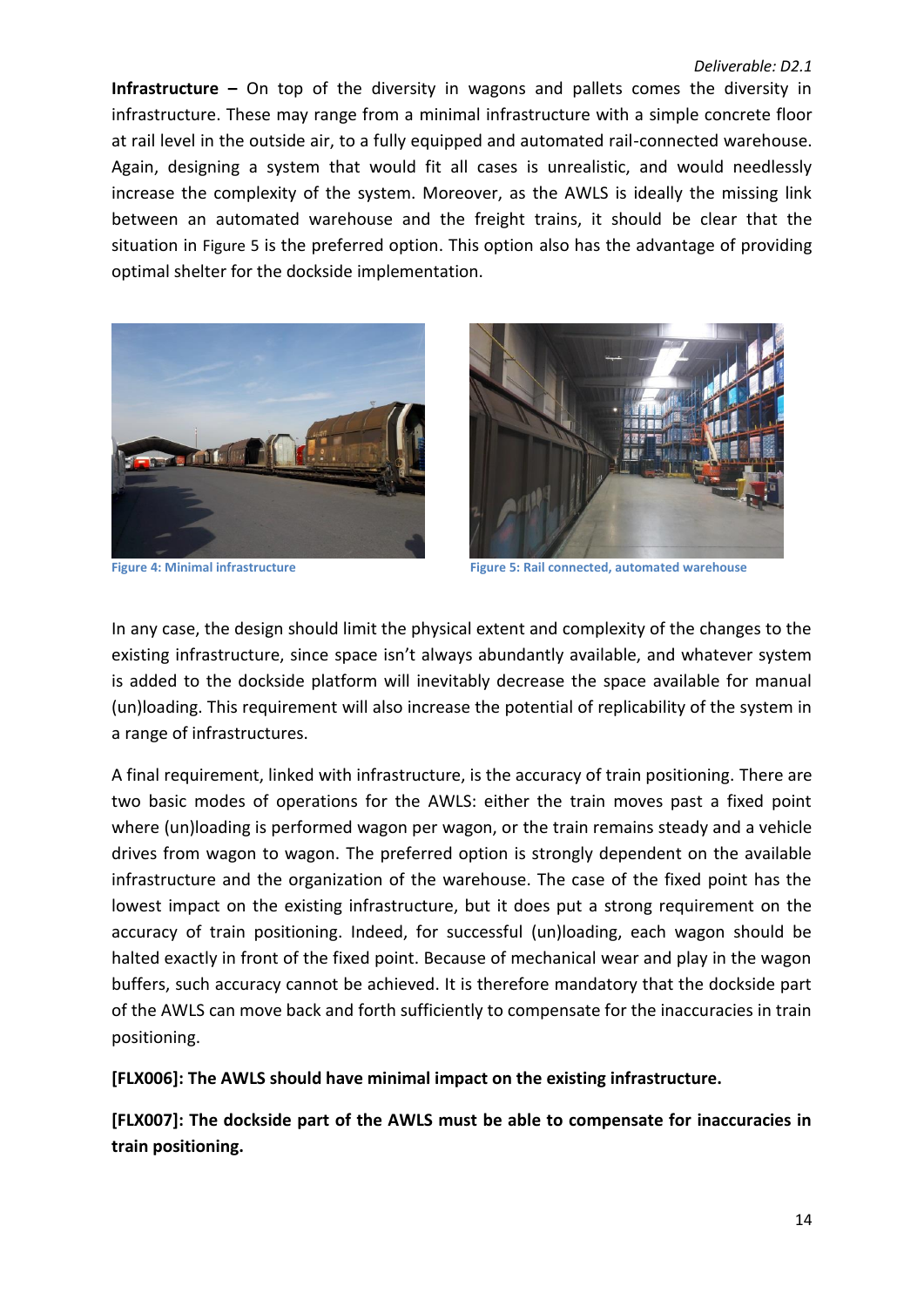Note that [FLX007] implies that the dockside part of the AWLS needs to have at least a second degree of freedom.

### **3.4 Performance**

<span id="page-14-0"></span>Any automated system is only useful when it outperforms the manual modus operandi. Performance can be evaluated on many domains, but the determining ones are speed and reliability.

**Speed –** Manual loading or unloading of a freight wagon with pallets using a manned forklift can take up to 15 minutes, depending on the size of the wagon, the type and number of pallets and the surrounding infrastructure. A standard freight train can have up to 30 such wagons, which brings the total time for (un)loading close to 8 hours or a full working day. Any system that can decrease this time may save valuable resources and generate a positive business case. The benchmark for the required (un)loading speed is the performance of an ATLS, which manages to load an FTL in under 8 minutes. Since the aim is to outperform the trucking business, the ambition for this system should be to unload an FTL in 5 minutes.

**[PER001]: A loading or unloading operation should take no more than 5 minutes, counted form the moment the wagon is ready for (un)loading (i.e. doors opened and aligned with the AWLS) until all pallets are at their final position.**

**Reliability –** The design, implementation and maintenance of the system must align to yield an AWLS on which the client can depend 24/7 for the loading and unloading of freight trains. As is the case with all mechanical systems, good maintenance is key to good operation. Ideally, the maintenance is performed during planned downtime of the equipment. Ample downtime is foreseen for this system, since the train will often wait in the warehouse to be moved by a railway undertaking. Maintenance will reduce the risk of downtime due to technical issues, but reliability goes further than that. The system should continuously monitor the quality of the pallets, and adjust or alert when necessary. To avoid downtime for these reasons, a redundancy must be foreseen within the system which allows it to temporarily park pallets on a separate conveyer for inspection by an operator. In the meanwhile, the automatic (un)loading process should continue.

**[PER002]: Maintenance intervals of the system must be aligned with planned downtime.**

**[PER003]: The system will not block upon detection of deviating pallet properties.**

**[PER004]: Overall system availability should be 99.99% over the course of one year.**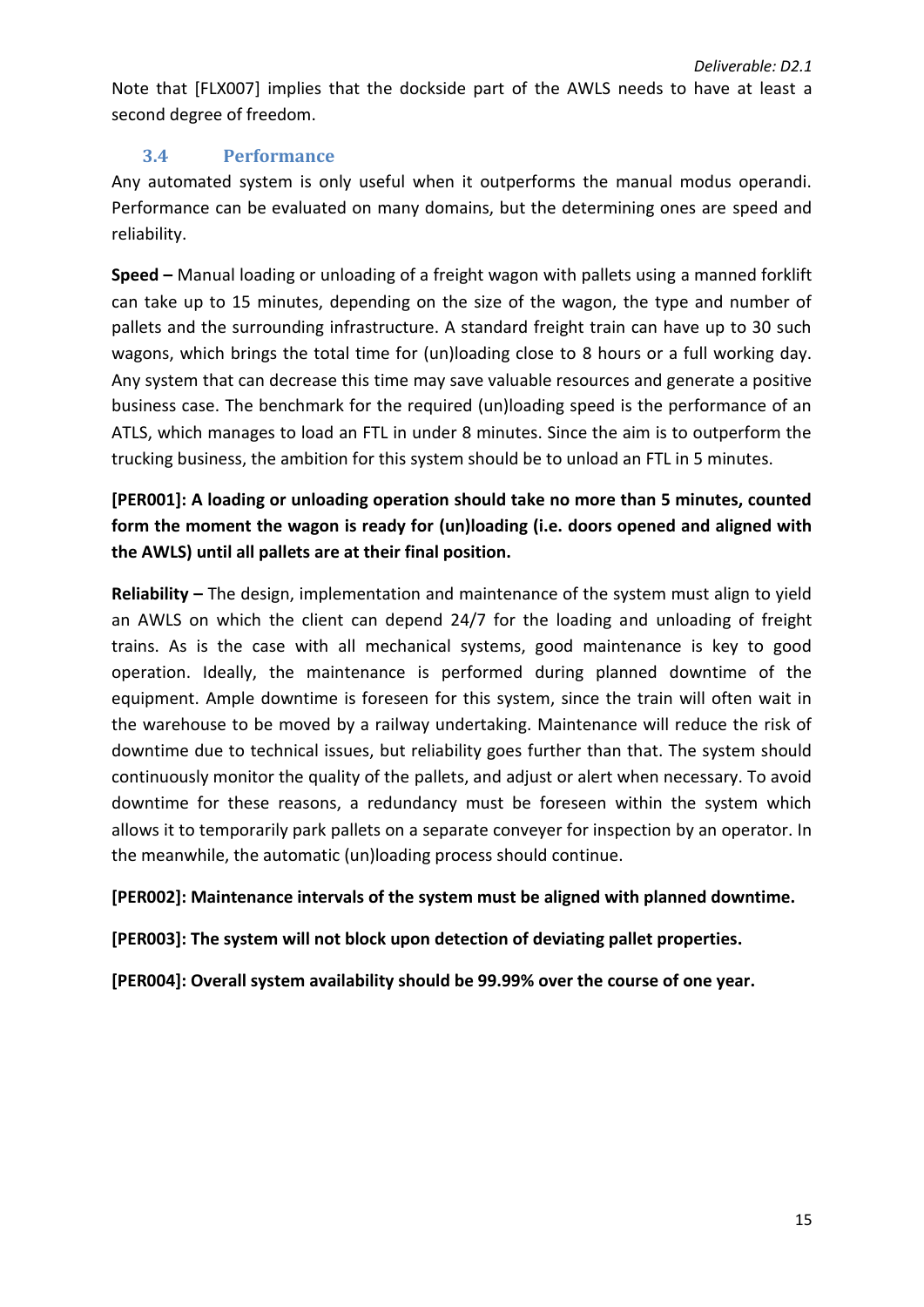## **3.5 Cost**

<span id="page-15-0"></span>The business case for any automation relies on increased performance, increased safety and reduced manual labor, to either boost revenues or cut expenditures. This improvement should then counterbalance the system's procurement and life cycle cost within an acceptable timeframe. As with many of the requirements for the AWLS, these figures will strongly depend on the selected use case. It is at this stage not yet possible to estimate the financial impact of the system, since the use case it yet to be defined, but it is possible to formulate a goal for the ROI. This goal is neither a functional requirement, nor a go-no go criterion for the system, but it does impose limitations on the cost of the system, which in turn have an impact on the design.

**[COS001]: The ROI of the AWLS should not exceed 5 years.**